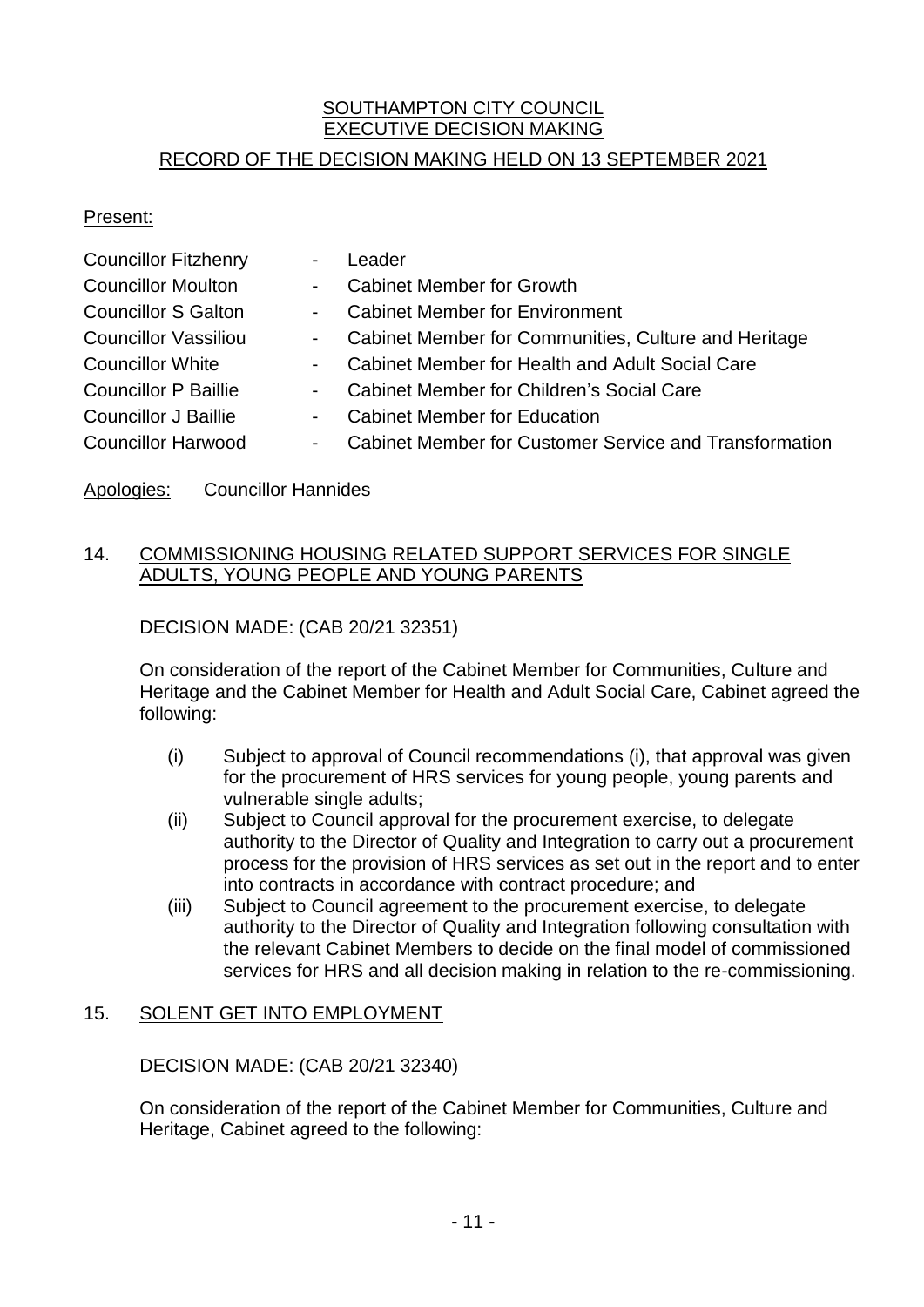- (i) To delegate authority to the Executive Director, Communities, Culture and Homes to take all actions necessary to accept the grant and deliver the project until December 2023.
- (ii) To accept, in accordance with Financial Procedure Rules, a grant of £529,000 from DWP as match funding towards a total project budget of £1,059,000.
- (iii) To approve, in accordance with Financial Procedure Rules, a corresponding revenue virement totalling £1,059,000 to the Solent Get into Employment project over 2021/22, 2022/23 and 2023/24, along with the Council's individual financial contribution of £324,000 from existing budgets, of which £215,000 is itself from secured external funding; and
- (iv) To approve the Council to act as Accountable Body for the administration of grant funding and the delivery of the Solent Get into Employment project.

# 16. LAND AT THE CORNER OF LIME STREET / EVANS STREET

#### DECISION MADE: (CAB 21/22 32353)

On consideration of the report of the Cabinet Member for Finance and Capital Assets, in consultation with the Cabinet Member for Education, having taken into consideration recommendations made by Overview and Scrutiny Committee at the meeting held on 9<sup>th</sup> September, 2021 and representation from Councillor Paffey, Cabinet agreed the following:

- (i) To approve the principle of a two form of entry Free School at Lime Street Retail site and agree in principle, subject to reaching satisfactory terms, to sell the site to The Secretary of State for Housing, Communities and Local Government for this educational purpose at less than best consideration as set out in confidential appendix 1.
- (ii) To delegate to Executive Director for Place, to finalise details of the freehold sale, following consultation with the Cabinet Member for Finance and Capital Assets.

#### 17. LEISURE WORLD COMMERCIAL TERMS \*

DECISION MADE: (CAB 21/22 31850)

On consideration of the report of the Cabinet Member for Growth and having received recommendations from Overview and Scrutiny Management Committee held on 9<sup>th</sup> September, 2021, Cabinet agreed the following:

- (i) That the commercial and financial terms and related recommendations set out in confidential Appendix 2 be agreed.
- (ii) Following consultation with the Cabinet Member for Growth and Executive Director of Finance and Commercialisation, that the Executive Director of Place be given delegated authority to finalise the detailed terms of this transaction.